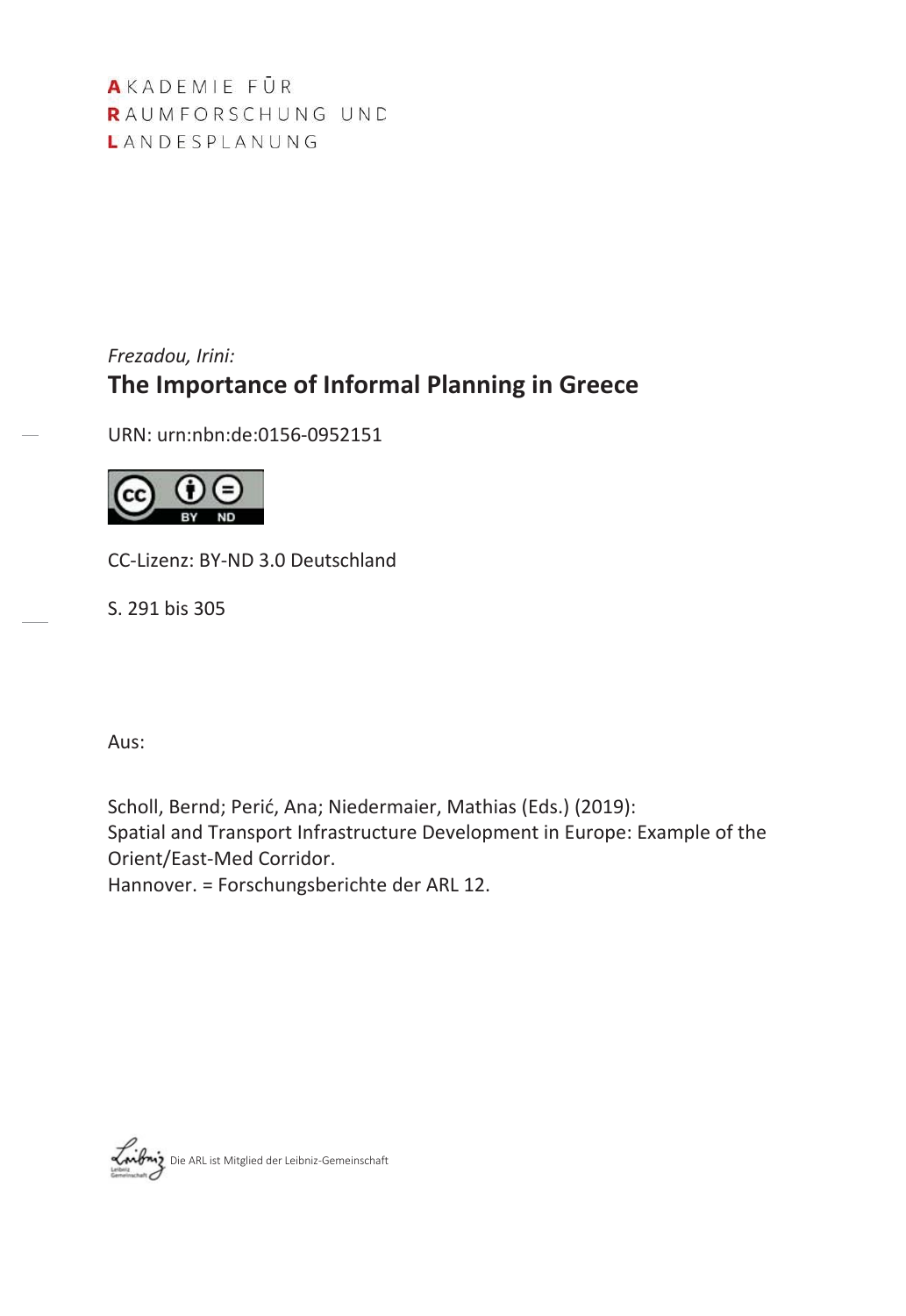#### Irini Frezadou

# 15 THE IMPORTANCE OF INFORMAL PLANNING IN GREECE

#### **Resume**

- 1 Introduction
- 2 The need for an integrated transport system in Greece
- 3 Spatial planning in Greece
- 4 Informal planning methods: Test planning process
- 5 Test planning process in Patras (2015)
- 5.1 The main problem and task of the test planning
- 5.2 The organization of the test planning process in Patras
- 6 Concluding remarks

Literature

## **Abstract**

The long lasting unsolved spatial problems and the lack of a sustainable integrated transport system in Greece indicate the insufficiency of the formal planning procedures. For such complex problems, the complementary use of informal processes, like the test planning process, is especially useful. In 2015, at the initiative of ETH Zurich, three European universities (ETH Zurich, University of Patras, and National Technical University of Athens) collaborated on the pilot implementation of the test planning process revolving around the issue of the railway and spatial development in Patras, the third largest city on the Peloponnese. Such an attempt to use informal planning methods in the rather conventional milieu of Patras was directed towards creating a new planning culture in Greece. Furthermore, such a European project that enhances international cooperation and the transfer of know-how finally leads to the strengthening of European cohesion, a vital goal of any international project.

## **Keywords**

Transport – spatial development – formal/informal planning – test planning process – planning culture – Patras – Greece

## **Die Bedeutung informeller Planung in Griechenland**

## **Kurzfassung**

Die seit langem ungelösten raumplanerischen Probleme und das Fehlen eines nachhaltigen integrierten Verkehrssystems zeigen, dass die formalen Planungsverfahren in Griechenland unzureichend sind. Bei derartigen komplexen Problemstellungen ist die Integration informeller Prozesse, wie z.B. Testplanungen, von besonderem Nutzen. Im Jahr 2015 arbeiteten auf Initiative der ETH Zürich drei europäische Universitäten (ETH Zürich, University of Patras und National Technical University of Athens) an der versuchsweisen Umsetzung einer Testplanung rund um das Thema Eisenbahn und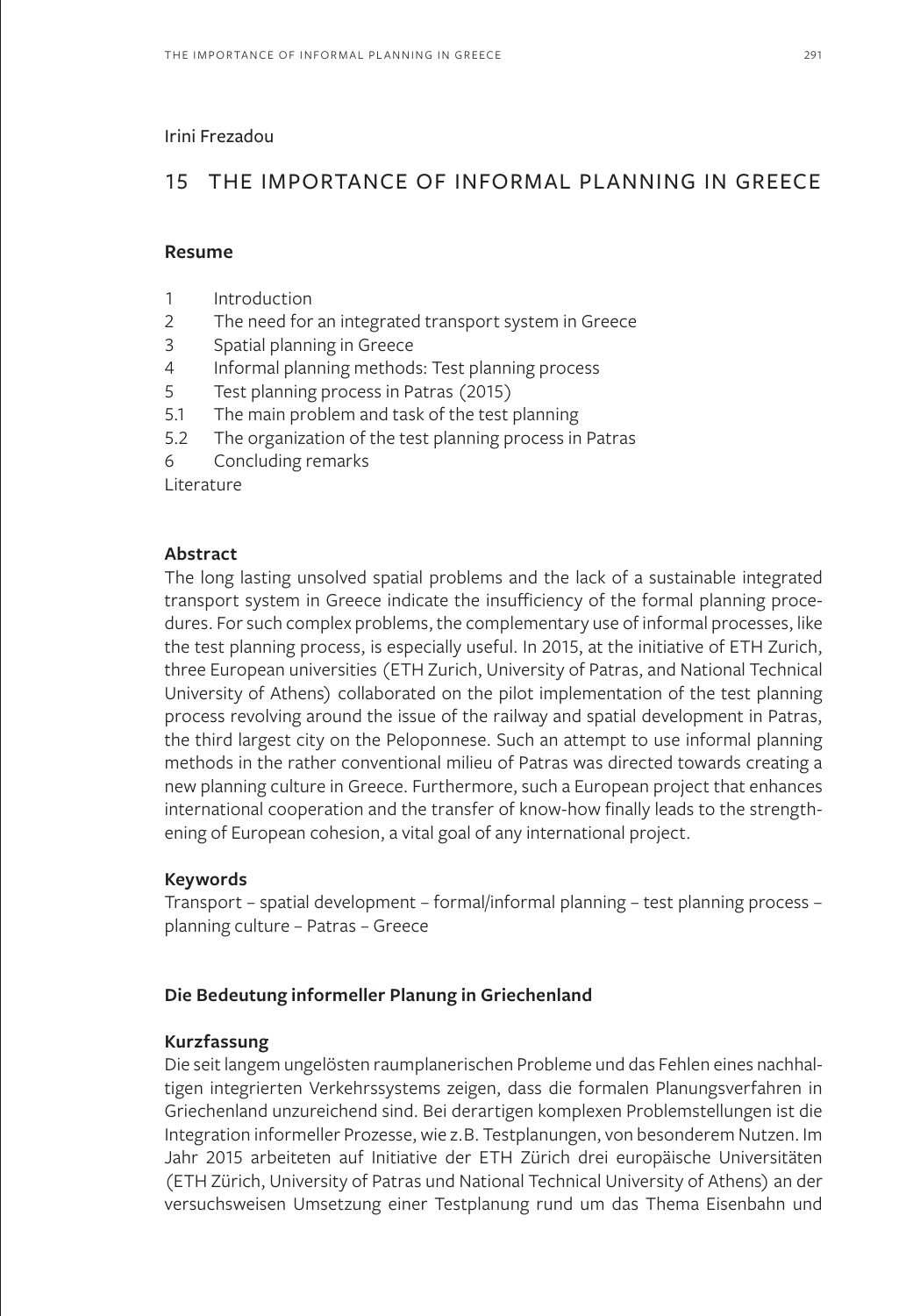Raumentwicklung in Patras, der drittgrößten Stadt auf dem Peloponnes. Dieser Versuch, informelle Planungsmethoden im eher konservativen Milieu von Patras zu nutzen, zielte darauf ab, eine neue Planungskultur in Griechenland zu etablieren. Darüber hinaus führt dieses europäische Projekt, das die internationale Zusammenarbeit und den Know-how-Transfer fördert, schließlich zur Stärkung des europäischen Zusammenhalts als wichtigem Ziel internationaler Vorhaben.

#### **Schlüsselwörter**

Verkehr – Raumentwicklung – formelle/informelle Planung – Testplanungsprozess – Planungskultur – Patras – Griechenland

# **1 Introduction**

Greece is situated at the crossroads of three continents and the intersection of Asian and European trade routes. At the same time it is a southeastern European gate for Asia and Africa, as well as a gate for Europe to the Middle East. In addition, the metropolitan region Athens-Piraeus is the southernmost node in the trans-European railway axis of the Orient/East-Med Corridor stretching from Hamburg to Athens.

In the entire history of Europe and its spatial development, this route has formed a quasi-southeastern backbone. Densely settled areas of Europe are to be found here along with diverse landscapes and urban regions of various sizes. Nowadays, the ongoing massive refugee crisis, the constantly deepening socio-economic gap between northern and southern European countries and the massive brain drain of the countries of southern Europe are leading to a peak in the existing conflicts at European level which is inevitably linked to the cultural and political history and the future of the entire continent.

One could say that in our days, the Orient/East-Med Corridor with its 'regions of influence' is the political 'barometer' on which European cohesion can be tested and evinced. Therefore, the promotion of strategic approaches for integrated transport and spatial development policies at European level is now of great importance.

Regarding the quality of the transport infrastructure along the corridor, there is a significant north-south gap. In the Balkan countries and in Greece, insufficient railway connections and the lack of an integrated transport system mean that passenger and freight traffic is mainly concentrated on air and road, with the subsequent spatial, economic and environmental consequences. For example, concerning cross-border passenger traffic, a rail trip from Vienna to Athens (1,700 km) requires 40 hours, while for the somewhat longer stretch from Vienna to Barcelona (1,800 km) it takes 21 hours or about half the time (Scholl 2016).Only a few individual travelers would take the train for the full distance; however, the comparison shows how underdeveloped the rail-system is at this time in southeast Europe.

The future transformation of the Orient/East-Med Corridor and the subsequent upgrade of its southern part (Vienna–Athens) will heavily influence European evolution. Major investments of all kinds, from airports and railway systems to distribution cen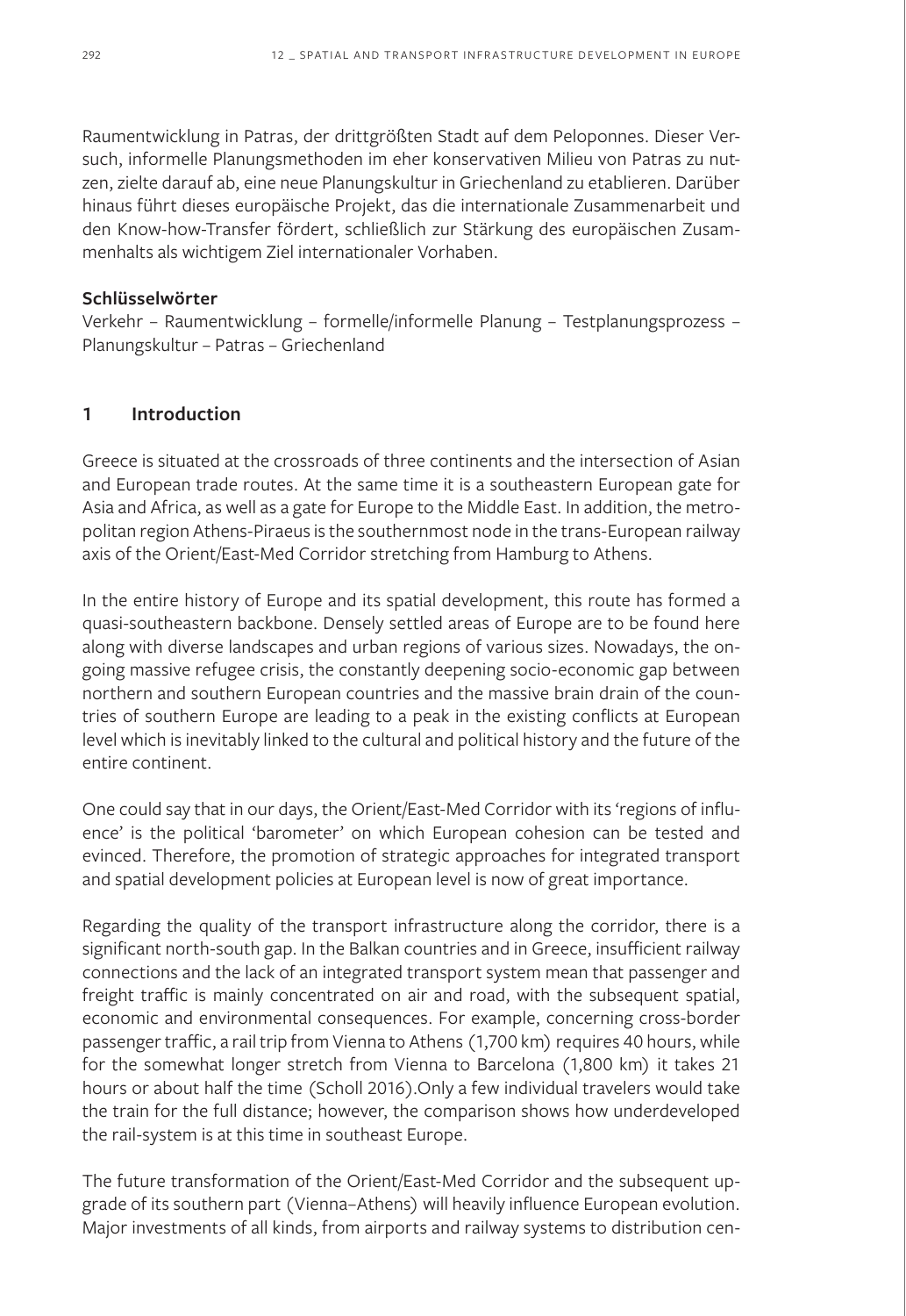ters and industries, etc. will be significant. The renewal and development of its regions and the correction of the existing north-south gaps is very much a large and overall European challenge.

# **2 The need for an integrated transport system in Greece**

The current socio-economic crisis in Greece also offers new opportunities for sustainable spatial development and the amelioration of the official transport policy which has been implemented to date. In recent decades, priority has been given to public investments concerning the road network at the national and regional levels as well as also at the city and community level.

In the public transport sector, the network of regional buses (KTEA) has been remarkably extended and ameliorated (Company Profile 2017). The investments by the Greek government and the European Union (EU) made in the Greek railway network in the last decade have not yet delivered the expected positive effect at the national and regional levels. The prevailing transport model does not promote sustainable spatial development, but enhances greenfield development and urban sprawl throughout the country.

Nevertheless, the current bleak socio-economic conditions are also related to an ongoing population movement that may augment its impact in the next few years and could be the basis for future sustainable spatial development at the national level. The recent migratory tendency deals with internal decentralization movements owing to increasing poverty and unemployment in the urban areas. Nowadays, in contrast to the internal migratory movement of the 1960s, Greek citizens are moving from the metropolitan areas of Athens and Thessaloniki towards rural areas or to the villages of their origin, expecting to find a way-out from a long period of unemployment (Chroianopoulos/Pagonis/Koukoulas et al. 2010). Therefore, the first positive impact on the agricultural sector is already visible. The export of agricultural products has risen constantly 7.0% every year since 2008, reaching 7.6% in 2016 (Greece – Agricultural Sector 2017).

The sustainable development of Greece demands a new, integral socio-economic model, with priority being given to the internal economic reconstruction of the country. This means that the focus should be on small and medium-sized national enterprises in order to facilitate the production, distribution and export of Greek products of the primary and secondary sector (agricultural, as well as high quality technological products, etc.). Tourism should be a subsidiary source of income for the country, and by no means the main income source as nowadays, i.e. 19.7% of total GDP in 2017 (WWTC 2018). Based on the great comparative advantages of ancient and modern culture, climate and unique topography which Greece offers, the qualitative and not quantitative increase of touristic enterprises of national interests, through e.g. small and medium-sized enterprises and thematic tourism, should be promoted. External mega-investments in all sectors should be of the lowest priority, if not avoided altogether.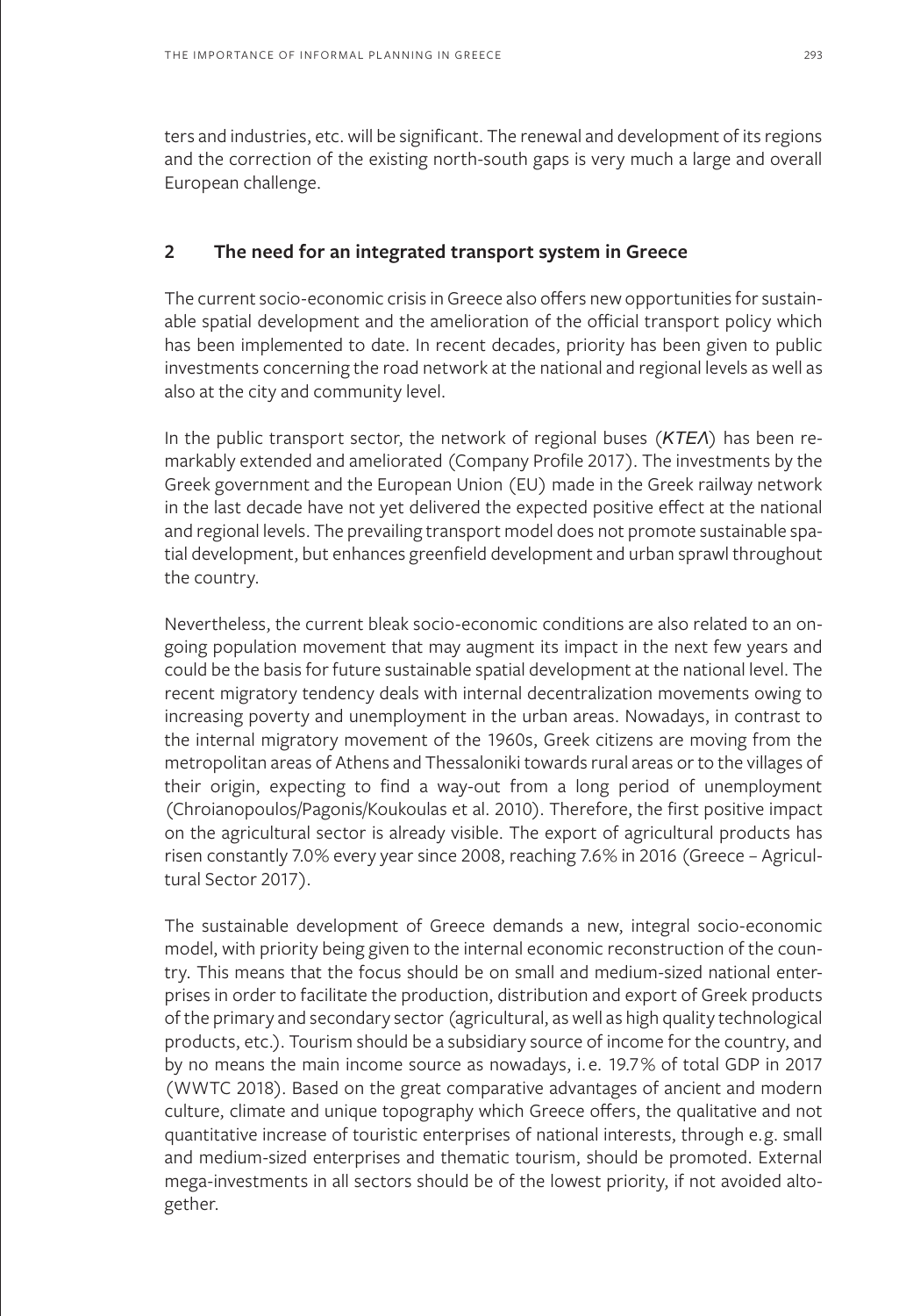With the above in mind, the development of national transport infrastructure, i.e. the railway network in synergy with the functional optimization of the main Greek ports (Piraeus, Thessaloniki, Patras, Volos, Igoumenitsa, Alexandroupoli), is of great importance for the economic redevelopment of Greece. In the Athens agglomeration, i.e. in the Athens Urban Area, which includes the regional units of Great Athens (North, West, Central and South Athens) and Great Piraeus, there are three most important nodes:

- 1 The Central Railway Station of Athens (*Stathmos Larissis*), which despite the recent electrification (finished in July 2017), due to the poor architectural quality of the building itself, the low urban design quality of the surrounding area and the lack of intermodal connections, still remains of marginal status regarding its significance as a main transport hub in the metropolitan area of Athens. Namely, there are only 146 local and regional trains/day passing through Stathmos Larissis (TRAINOSE 2018) and, due to the low occupancy of the trains, a rough estimation suggests a maximum of 10,000 passengers/day, i.e. max. 3 million passengers/ year.
- 2 In contrast, Athens' Eleftherios Venizelos Airport served 21,736,466 passengers in 2017 (AIA 2018), which is approx. three times the country's population.
- 3 The maritime main transport hub in the metropolitan area of Athens is the port of Piraeus. In terms of passenger transportation, with its 17 million passengers in 2017, it is the largest port of Europe and the third largest in the world (PPA 2018). Regarding freight transport, in 2012 the hub deal between Hewlett-Packard, COS-CO (China Ocean Shipping Group Company) and Trainose (since 14.09.2017 part of FSI – Ferrovie dello Stato Italiane, the Italian national railway company) raised the significance of Piraeus among the European ports (southern European maritime gate) and illustrates the ongoing geopolitical transformation in the east Mediterranean region resulting from the shifting of global trade routes to Asia (due to activation of the New Silk Road).

Thus, these changes are increasing the geopolitical importance of Greece, transferring the country from a peripheral position to the heart of the trans-European transportation networks and creating potentials for internal economic development. Integration within the international transportation infrastructure network will support economic, social and political stability in Greece as an important European stability factor in the present instable environment of the southeast Mediterranean.

It is exactly this nodal geopolitical condition that exemplifies both the important international role of Greek ports in general (Piraeus, Patras, Igoumenitsa, Volos, Alexandroupoli), as well as the need for an active railway system, unifying them and moreover connecting them with the rest of the European continent. More specifically, the integrated development of the Greek railway and maritime freight transport is completely in the European interest, because through the transfer using the abovementioned Greek harbors, the northwest of Europe can be relieved from interior transport to the northern range, Rotterdam, Antwerp, Bremen and Hamburg (Scholl 2016: 19).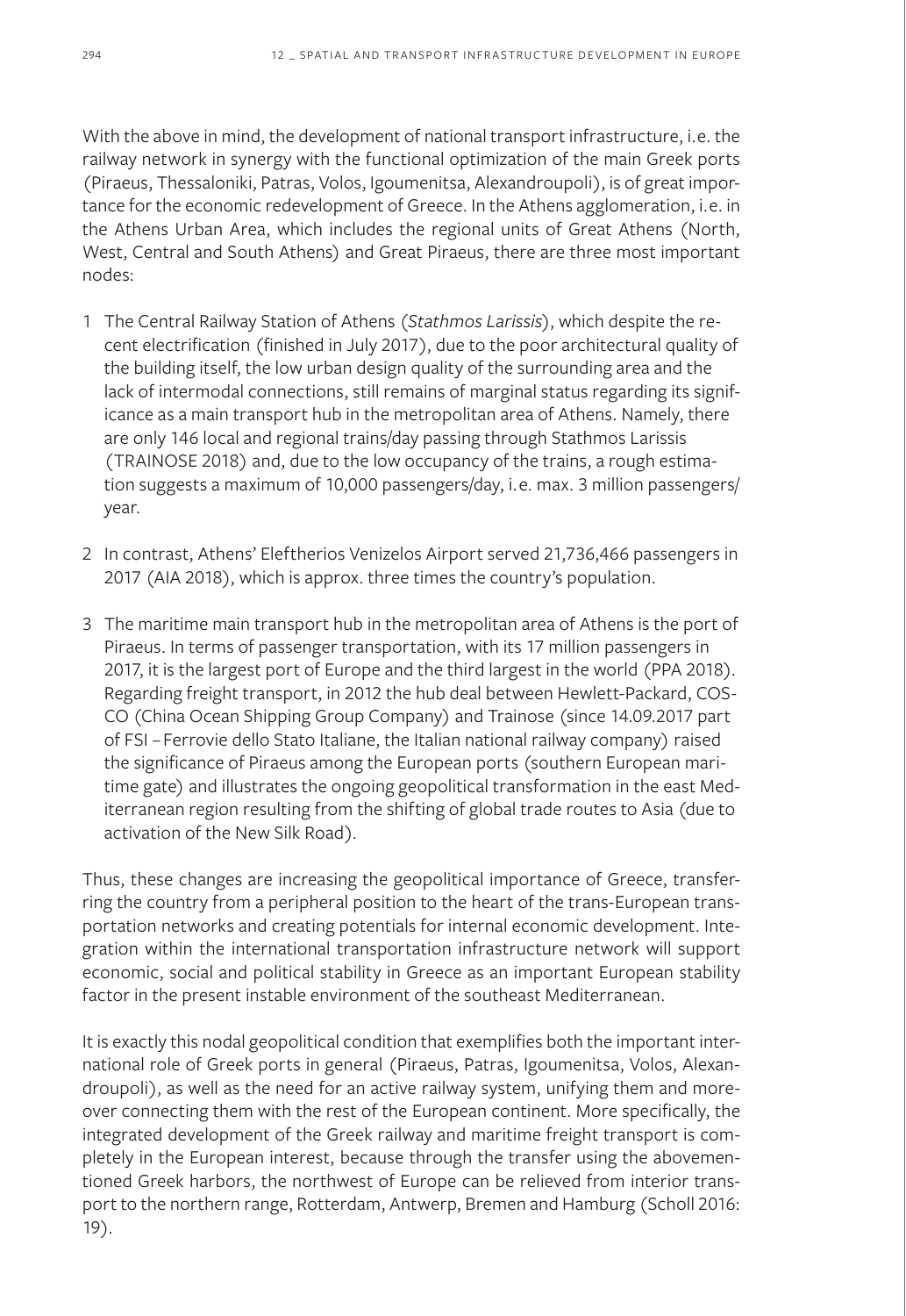Development based on the collaboration between road, air, railway and sea networks is crucial to support the position of Greece in this new era. Providing an integrated transport system both at the national and regional levels will be of great importance for the economic rehabilitation of the country. This system as a backbone can serve the micro- and the macro-economy of the country. To implement this task as an action plan, it is urgently required that all relevant authorities should coordinate and cooperate at the national, regional and European levels. The integrated development of Greek transport infrastructure has to be evaluated not only as a matter of national and regional interest, but more likely as part of an extended international network of transport relations. In a more global context it may be described as part of a major worldwide economic and political 'puzzle' that has to be resolved as soon as possible in order to contribute to European cohesion and stability.

## **3 Spatial planning in Greece**

Spatial planning in Greece is carried out at three levels: national, regional and local. The urban, spatial and transport planning methods used do not promote sustainable urban and spatial development. The massive financial crisis and the related continuous socio-political instability are connected to the lack of a long-term perspective by the planning authorities. The decision procedures are numerous and unclear, and – like the prevailing planning horizon of the public authorities – are interlinked and influenced by political decisions and the election periods of the politicians (4 to 8 years) (Chroianopoulos/Pagonis/Koukoulas et al. 2010). In fact, decision-making, mostly carried out by the politicians without the serious advisory involvement of planning experts, is still very centralized.

The spatial planning framework is complex and characterized by a rigid top-down approach that lacks clarity and efficiency in the implementation of the set goals (Nagy/ Nagy/Timár 2012; Giannakourou 2011). Moreover, there is a lack of communication, cooperation and coordination among planning authorities of different levels (national, regional, metropolitan, municipality) as well as between the representatives of the public and private sectors (Chroianopoulos/Pagonis/Koukoulas et al. 2010). In the cases where a Memorandum of Understanding for Cooperation among planning authorities is signed, there are no common planning processes involved. The representatives of the planning authorities involved participate in the procedures with their hidden agendas and a deep and chronic mutual mistrust regarding the intentions and planning skills of those involved.

In general, spatial planning is more oriented towards the production of individual final plans (e.g. master plans) than towards pursuing a continuous and integrated planning process (Giannakourou 2011). Backstage of the long-term unsolved complex spatial problems (e.g. the railway network in Patras) is mostly a 'battle' between the secret planning of each authority. In other words, a lot of strategic plans exist, but there is no strategic planning in Greece. For example, the new Structural Plan for Attica/Athens 2021 – SPA 2021, prepared by the planning department of the Ministry of Spatial Planning (YPEN), which is responsible for the elaboration of the Master Plans of Athens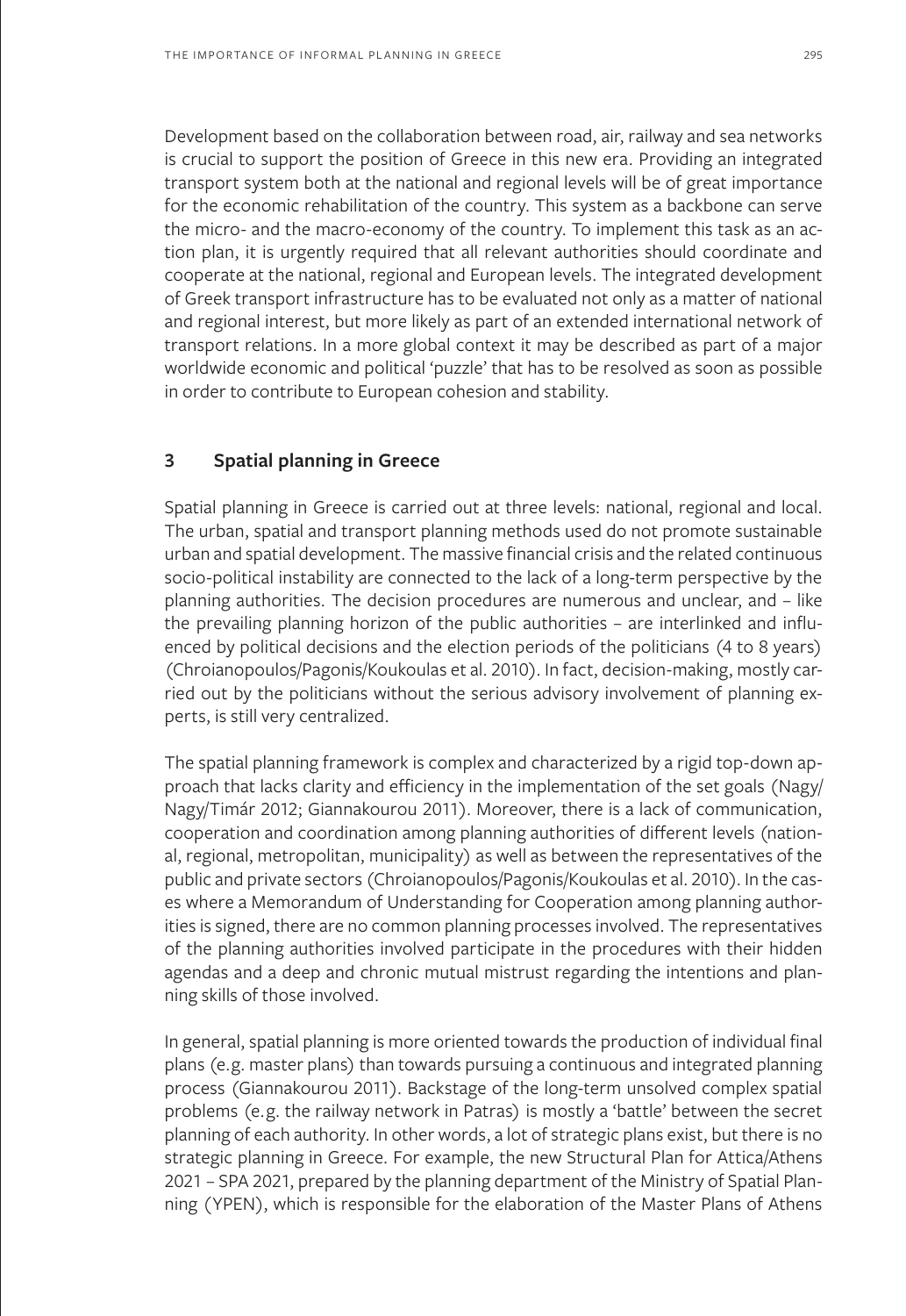and Thessaloniki, includes numerous thematic and spatial goals, but no structured proposal regarding implementation methods.

Finally, there is a lack of action plans and methodological instruments for the implementation of the thematic and spatially defined goals. Moreover, it is worth mentioning that no land register covering the whole of the Greek territory exists as yet.

# **4 Informal planning methods: Test planning process**

The 'test planning' method belongs to the group of cooperative scientifically based planning methods and is especially suitable for difficult and complex tasks that involve many interest groups (Scholl 2011). The method actually goes back to the so-called Vienna Model, a proposal which was developed in the 1970s after massive flooding of the Danube river that caused considerable damage to the bankside areas of Vienna.<sup>1</sup> The planners realized that their traditional methods would fail because the areas affected and the number of interest groups were much too large.

In recent decades, this principal planning approach was further developed to the wellknown test planning process (TPP),<sup>2</sup> which in recent years has established itself in Switzerland (Scholl/Vinzens/Staub 2013), Germany and Austria. Through the EU project PROSIDE, TPP experience has also been gathered in Italy (Milano) and Hungary (Budapest).

The core concept of TPP is to set the solution process in motion through the exchange of ideas and discussion of their advantages and disadvantages in a framework organized according to specific principles, and then to draw conclusions from this process (Scholl 2017). One main difference between the test planning process and other traditional planning processes is that the competition is among the ideas delivered and not among selected planning teams. The expected outcome is not the selection of one proposal from those presented, but the constructive combination of the various elements of each proposal into a final recommendation document. This is one of the final tasks of the TPP Steering Committee (Scholl/Vinzens/Staub 2013).

The key factors which make the implementation of TPP valuable for Greece are:

- 1 The clear separation of political from professional decisions between the Executive and the Steering Committee.
- 2 The establishment of a discussion and decision culture (unanimous decisions if possible).
- 3 The communication of the planning results to all target groups (involvement of bottom-up processes).

<sup>1</sup> The Vienna Model was initially developed by the then ETH Professor Jacob Maurer.

<sup>2</sup> Further theoretical and empirical elaborations of the Vienna Model, and thus its growth into the test planning process, was mainly conducted by Professor Maurer's successor, also an ETH Professor, Bernd Scholl.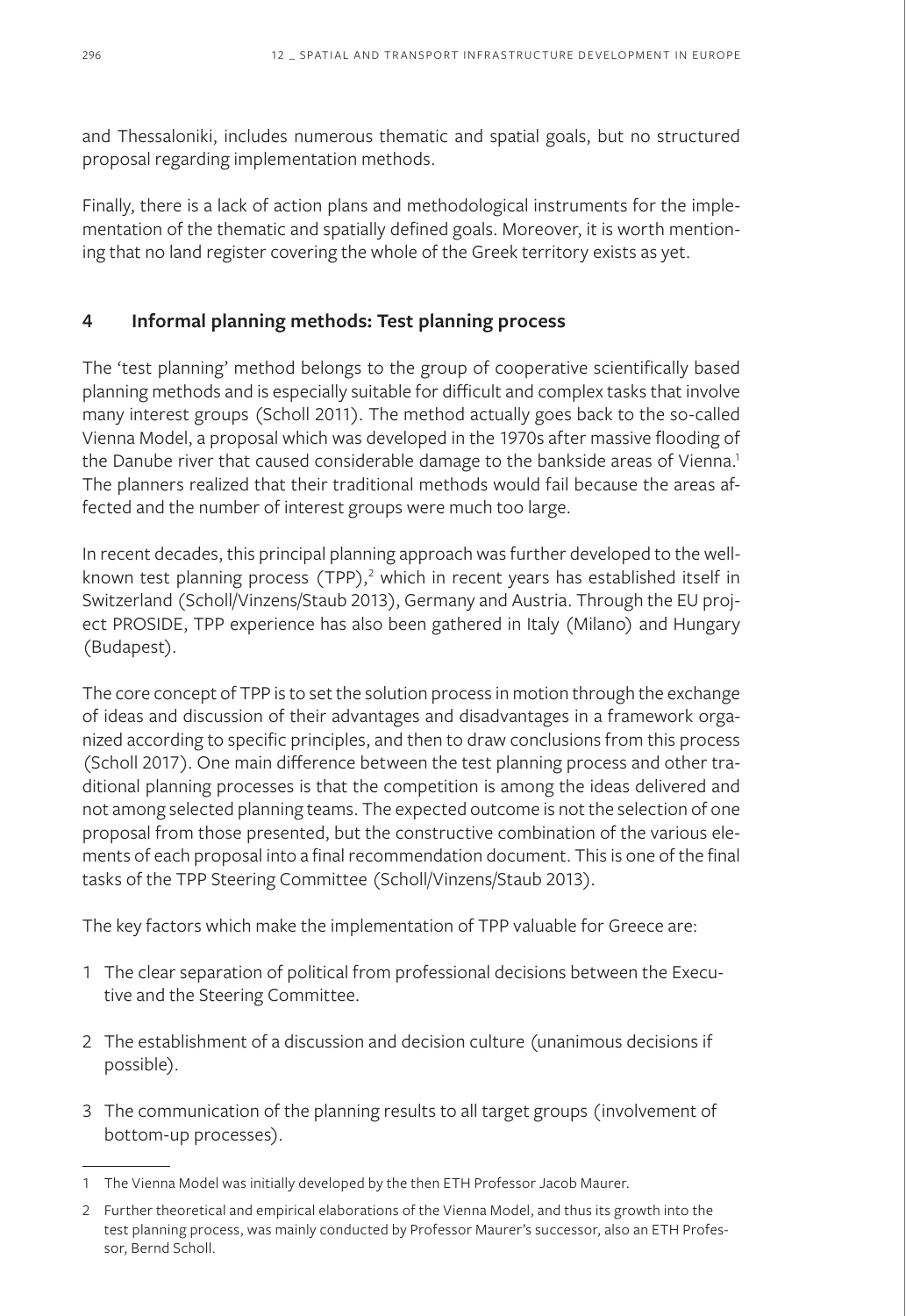# **5 Test planning process in Patras (2015)**

# **5.1 The main problem and task of the test planning**

The 210-km long railway connection between Athens and Patras is part of the core network of the Trans European Network (TEN-T) and is therefore of regional, national and European importance. The new (under construction) double electrified standard gauge railway route runs outside the cities and villages and led therefore to extended greenfield development in northern Peloponnese.



*Fig. 1: The railway system in Greece / Source: ERGOSE 2018, George Pantelas 2015*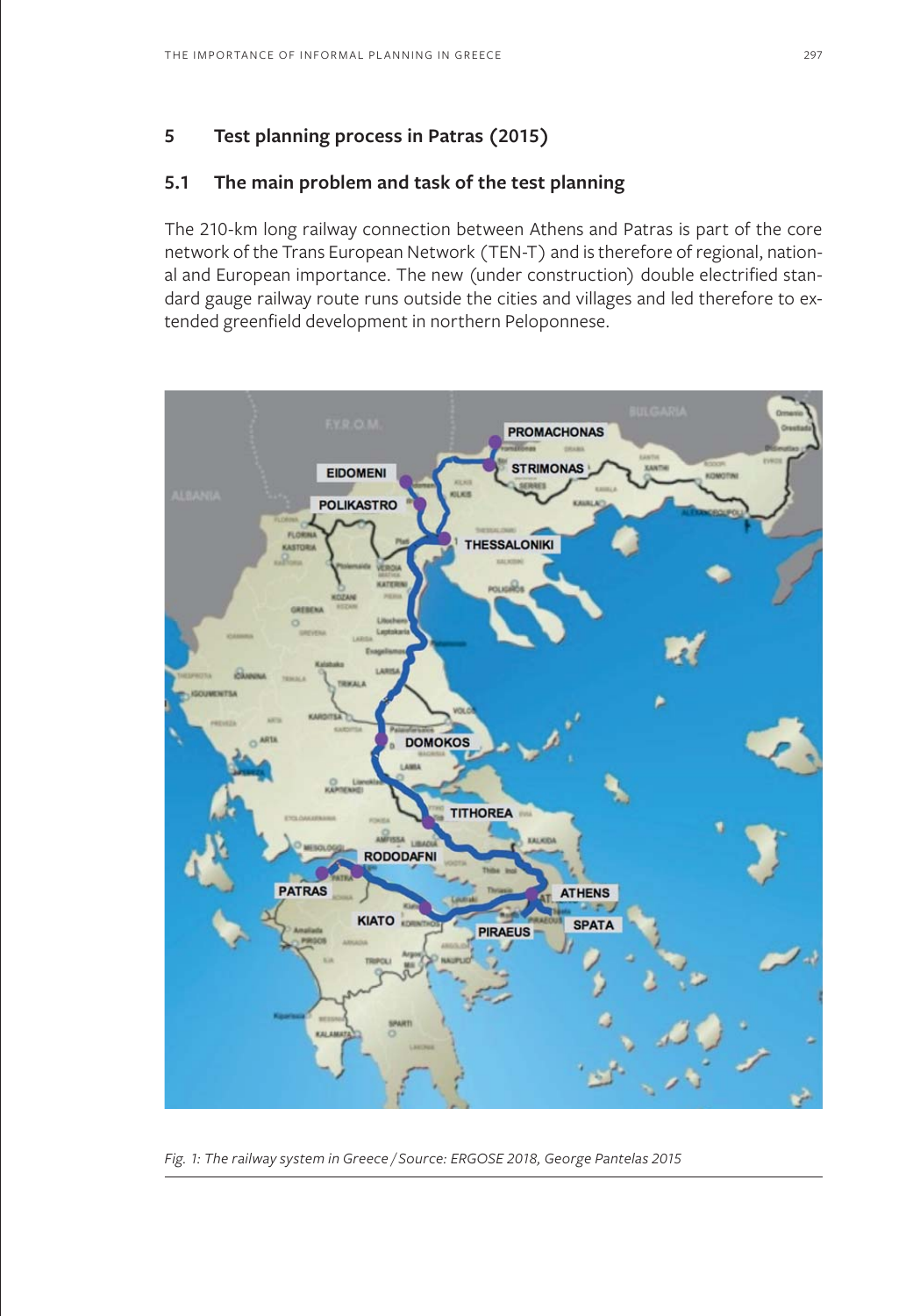Subsequently, this infrastructure project, not yet integrated in the regional and local transport system and related to high expropriation costs, boosted enhanced urban sprawl and the continuous devastation of precious landscapes in the area. Moreover, it contributed to the deterioration of the existing metric railway system. It is worth mentioning that part of the old metric railway system on the Peloponnese was renovated in 2009, partly with EU funding, but the whole network closed in 2010/2011 – a tremendous waste of time, energy and financial resources.

Moreover, the city and harbor of Patras (an important maritime gate of Greece to western Europe), after millions of invested financial resources from the EU and national funds, is still not connected by railway with the Greek capital due to a lack of coordination among the responsible planning authorities. Today the railway connection from Athens stops in Kiato (Fig. 1) and the current state of the work is as follows: the 71-km part of the route Kiato–Rododafni (budget 920 million euros, electrification and telecommanding costs not included) is still under construction, although the construction period was supposed to last from 2006 to 2016; along the Rododafni– Psathopyrgos section the tracks were under construction until August 2018, while electrification and telecommanding remains in the tendering process; and the tendering process for the Psathopyrgos–Rio section is set for August 2017 to August 2020 with electrification and telecommanding not included (ERGOSE 2018).

Since 2010, when traffic on the old metric railway system on the Peloponnese was interrupted, various solutions for the railway connection of Patras were proposed by the responsible stakeholders (underground, semi-underground, surface and bypass solutions). The official master plan of the City still includes the underground alignment which was rejected in 2011 by the EIB (European Investment Bank) as a non-bankable solution. Currently (January 2018), the 10-km railway connection between Rio and Patras still remains an unsolved planning problem although 2022 was set as the expiry date by the EU for the railway connection of the new harbor of Patras.

# **5.2 The organization of the test planning process in Patras**

In 2012, upon the initiative of the Swiss Federal Institute of Technology (ETH Zurich), a collaboration with the University of Patras and National Technical University of Athens was launched and aimed to find a solution to the abovementioned problem. After a series of preparatory events, it was decided to proceed with a pilot implementation of the test planning process (Fig. 2). The financial means for this step were provided by ETH Zurich as part of a special research project that wanted to obtain valuable experience for the further development of this method. This support also guaranteed that the test planning would be conducted independently and without prejudice.

The testing and adaptation of this collaborative planning method in the Greek planning environment was a great challenge. Despite continuous efforts to inform and involve the responsible stakeholders – OSE (Hellenic Railways Organization), ERGOSE (OSE branch for infrastructural development), the Municipality of Patras, and OLPA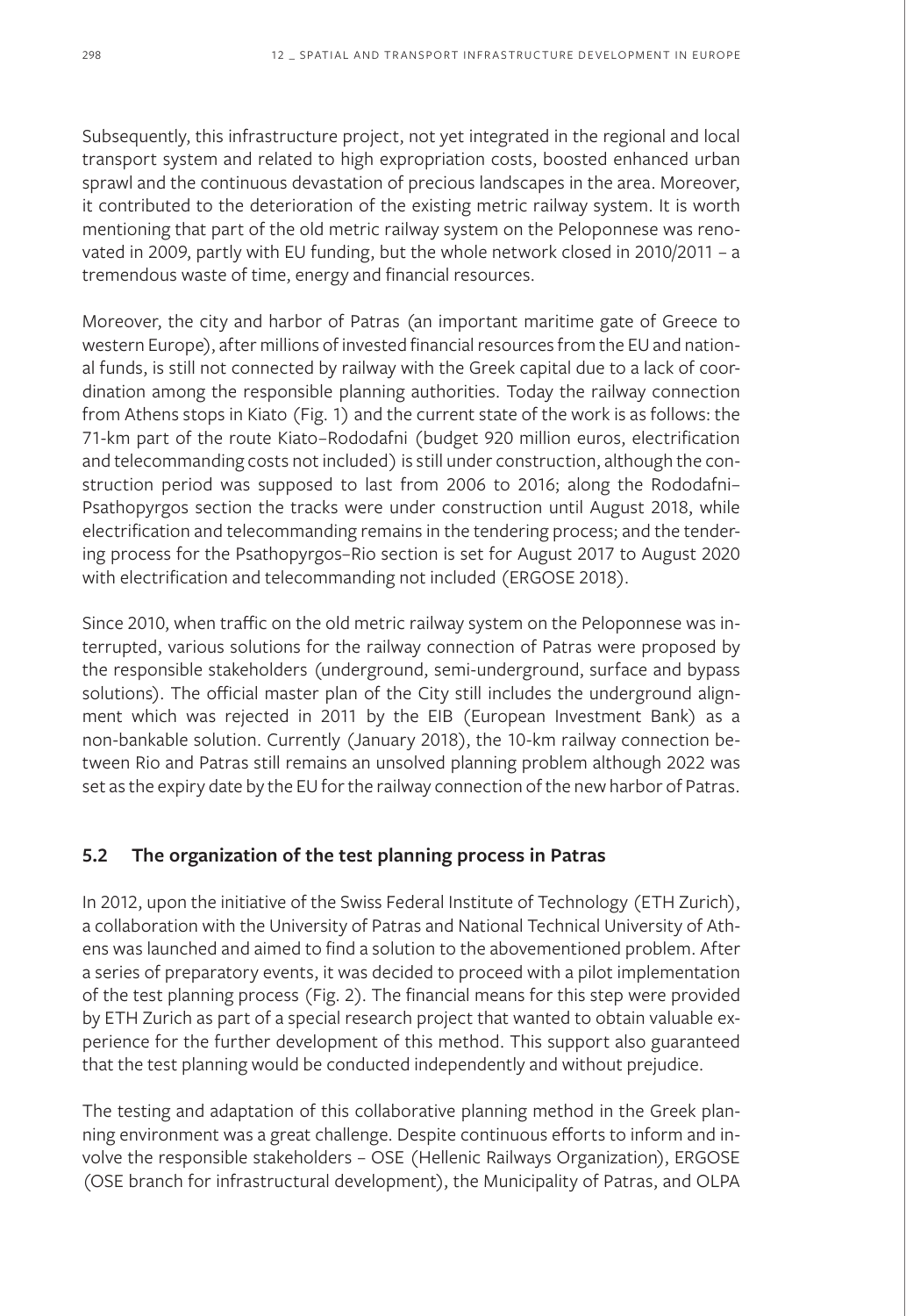(port authority), they participated only partially in the 6-month planning process. The absence of representatives of the Executive Committee forced the members of the Steering Committee to adapt the TPP according to a new organizational schema (Fig. 3).



**Communcation** with the Public

#### Continuing communication: press release/publication, invitation and information of the stakeholders

#### **Steps of the Test Planning Process in Patras**



*Fig. 2: Overview of the test planning process in Patras / Source: Scholl/Signer/Frezadou 2015: 13*



*Fig. 3: Organizational structure during the test planning process in Patras / Source: Scholl/Signer/ Frezadou 2015: 13*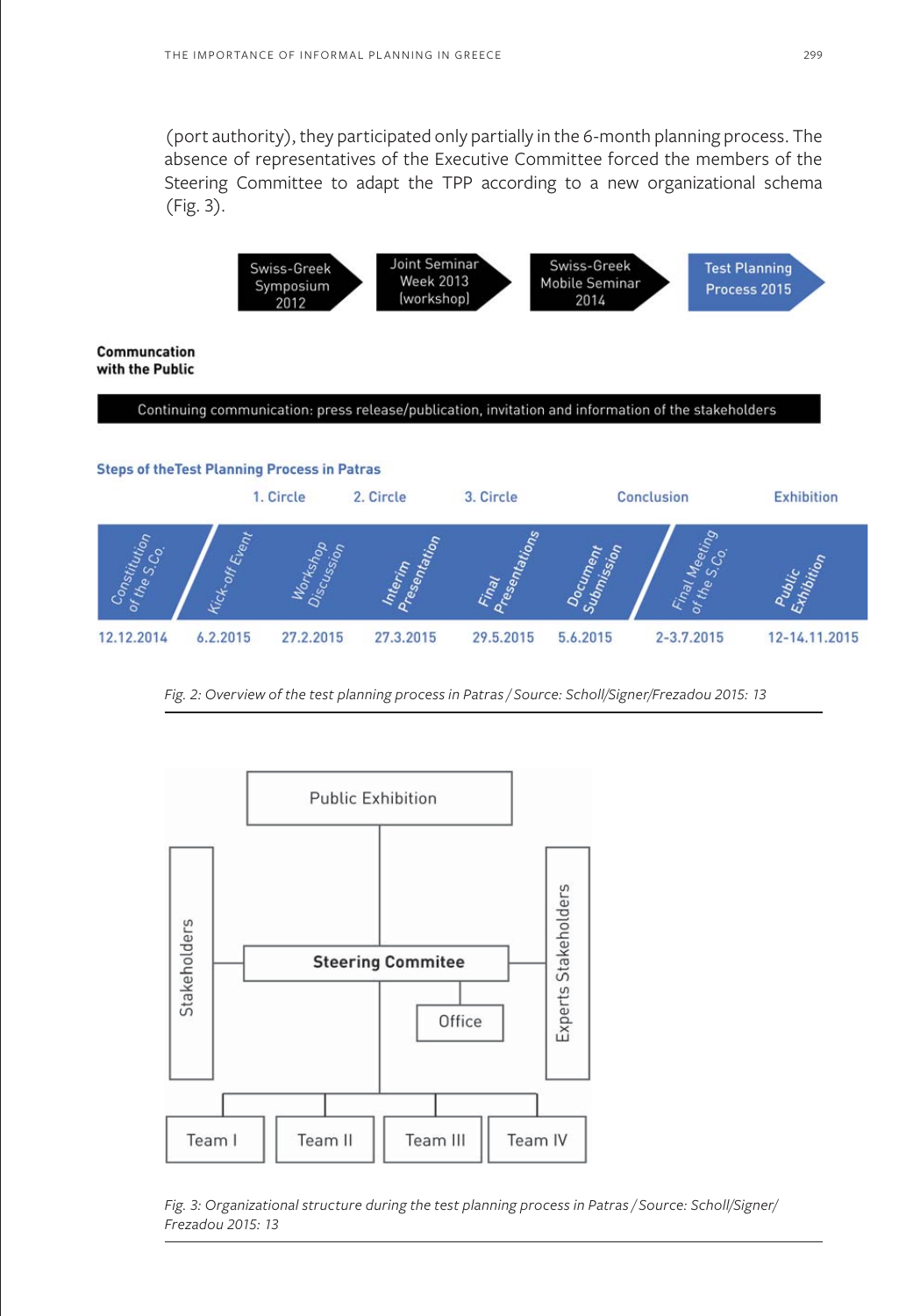In the first half of 2015, after the preparation of the task mission, eight international independent planning experts of the Steering Committee guided four highly qualified teams from Greece, Switzerland and Germany through the core part of the TPP, namely the preparation and presentation (in two phases) of their planning proposals. In June 2015, the Steering Committee completed the final document called Recommendations (a synthetic combination of the notable elements of the four proposals) and presented it to the board of directors of OSE. The TPP Steering Committee recommended an integral approach and stepwise development of a railway connection on the existing alignment (surface solution) as the solution with the most added value for the City of Patras. The abandoned Agios Dionyssios Station in the north of Patras is proposed as the New Central Railway Station of Patras (Fig. 4).



*Fig. 4: Future Central Railway Station Agios Dionyssios: the split-level solution / Source: Scholl/Signer/ Frezadou 2015: 30*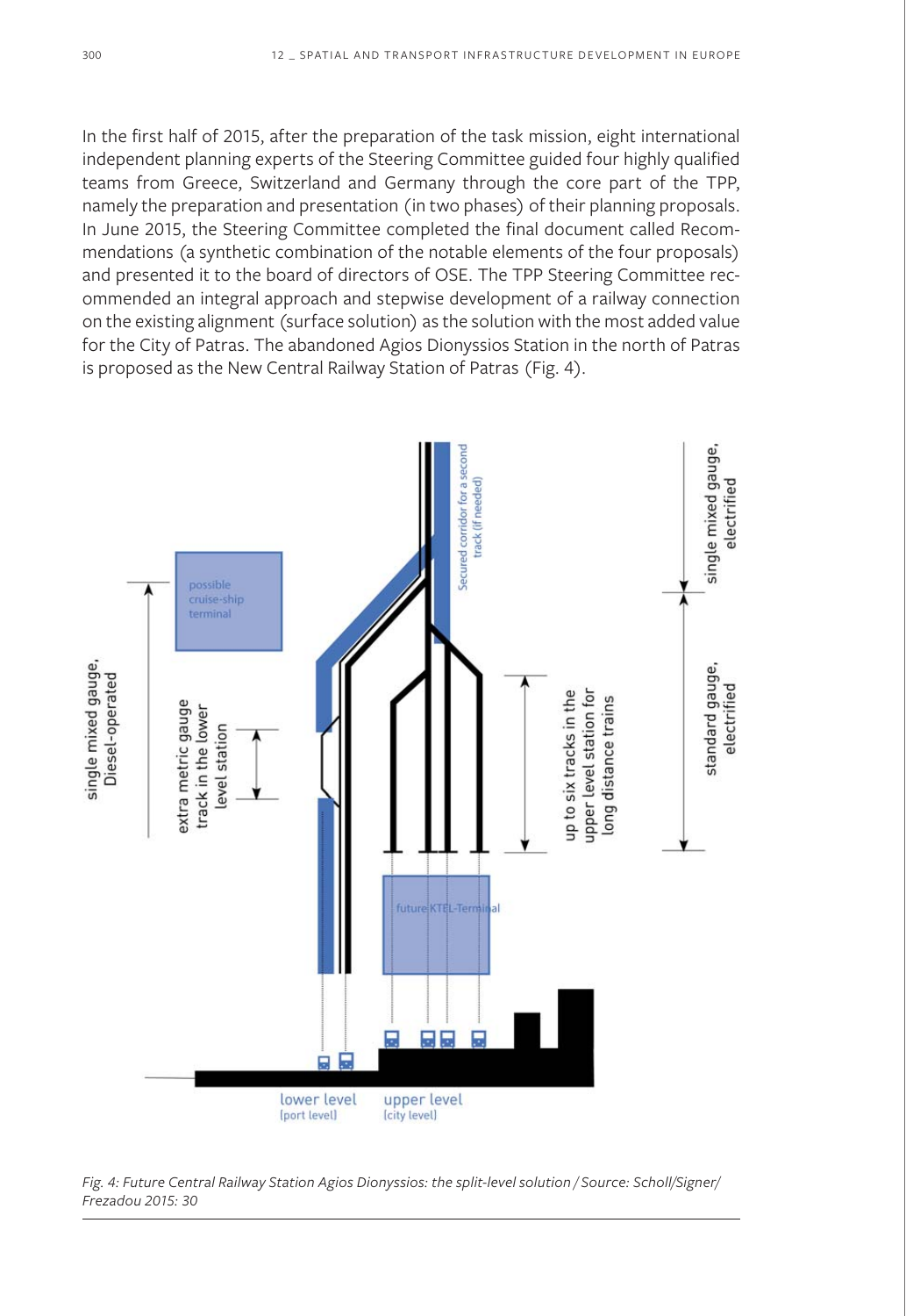The key recommendations are summarized below (Scholl/Signer/Frezadou 2015):

- > Strengthen the area of transport, railway and mobility development quickly and effectively, along with efficient, step-wise implementation and upwardly compatible measures.
- > Finish the railway section from Kiato to the City of Patras as quickly as possible.
- > Develop Agios Dionyssios as the new main railway station of Patras using a split-level solution and a step-wise process. Trains arriving from the north have a four-track, normal gauge, and long-distance station on the upper level. Tracks going south continue on the lower level with a maximum of two tracks.
- > Keep a 12-m corridor to the new main station and further south, free for arriving and departing trains. The corridor will allow a two-track operation with mixed gauges.
- > Connect the harbor of Patras by a branch line that uses a mixed gauge on southbound routes with the option of a future second track installation.
- > Ensure the continuous operation of the currently available commuter railway line (Prostiakos) between Agios Vassilios and Agios Andreas during the entire construction period of the railway system.
- > Offer the terminals of the current planning and construction phases as a temporary solution with limited capacity until Agios Dyonissios is completed.

The TPP communication planning consisted of continuous communication of the results of the different steps both to the public and the stakeholders, publishing of press releases, informative meetings, repeated invitations to the stakeholders, and publications of the results during the whole TPP. Two more steps completed the TPP in Patras (Scholl/Frezadou/Papamichail et al. 2016):

- 1 In November 2015, a 3-day Exhibition-Presentation (Figs. 5, 6) in public with six planned guided tours in which the eight members of the Steering Committee explicitly introduced the results of the test planning process to 180 citizens of Patras and representatives of the stakeholders. The exhibition focused on creating an opportunity to discuss questions about the project and offered a first incentive to initiate a public discussion.
- 2 In February 2016 a 1-day Workshop of Ideas was organized (Fig. 7) as a pioneer process in Patras and a strong demonstration of a paradigmatic democratic bottom-up initiative. On February 13, 130 citizens together with representatives of the stakeholders – divided in six groups – had the possibility to discuss, inform and contribute to the further production of new ideas on a common ground of discourse. The workshop focused on the integration of the citizens into the planning process, their information, discussion and contributions to a new culture of public transportation and public dialogue.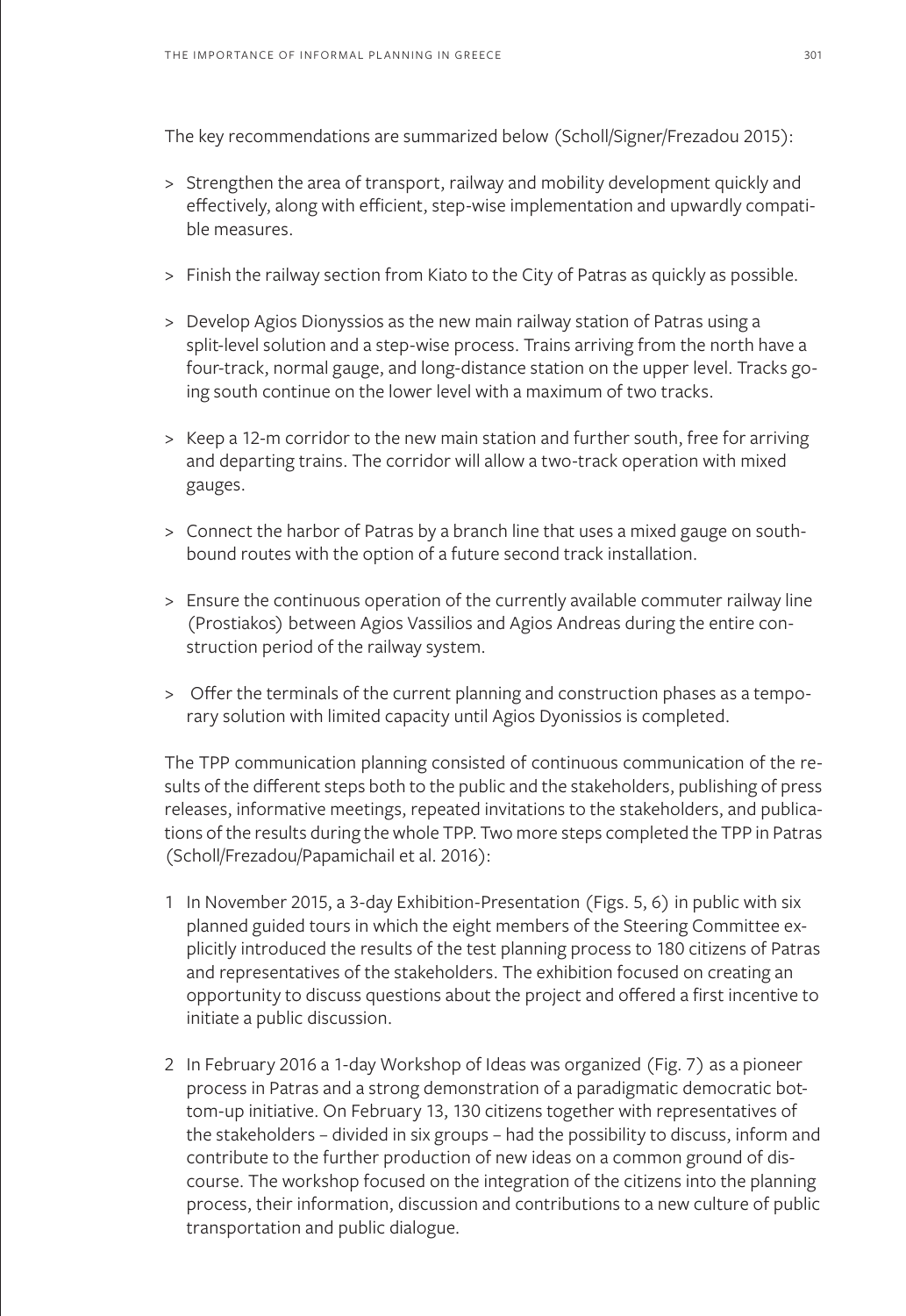

*Fig. 5: Public presentation of the TPP results (November 2015) / Source: Theodora Papamichail*

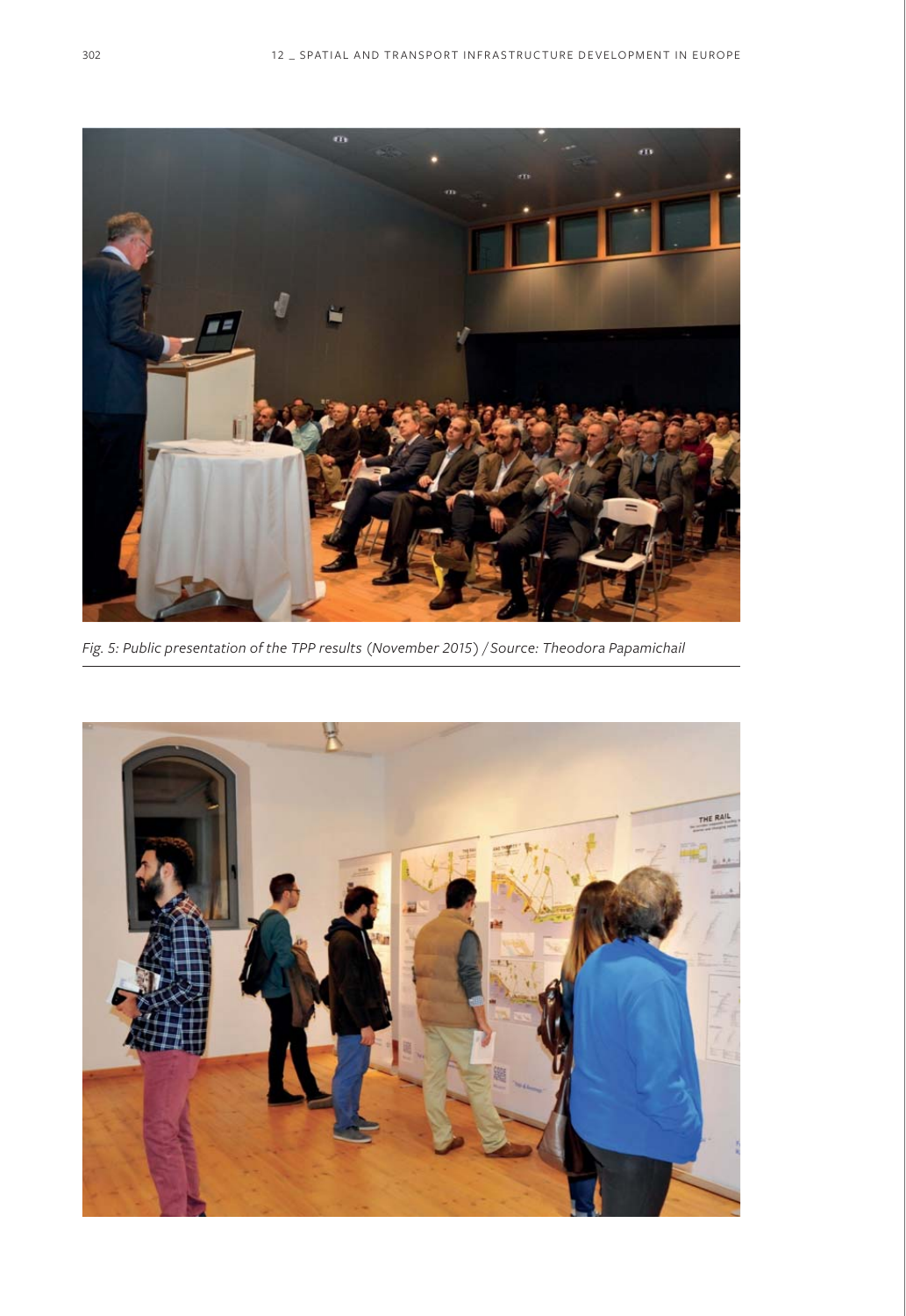

*Fig. 7: Workshop of Ideas (February 2016) / Source: Theodora Papamichail*

The advantages of the test planning process compared to other more usual procedures that contribute to the status quo and do not produce real change in spatial planning issues are: 1) the clear separation of political from professional decision-making, 2) implementation of an integral planning approach, 3) establishment of a new planning culture based on discussion and debate through the cooperation of all involved parties, and 4) introducing the bottom-up instruments in addition to the topdown mechanisms.

Finally, the main lesson learnt from the implementation of TPP Patras is that there is an urgent need for the action-oriented education of the Greek planning authorities at all levels, e.g. education based on the principles of integrated spatial and transport planning. In order to achieve this, strong political will at the national level is necessary, along with the initiation of international expert groups working cooperatively on existing long-lasting unsolved planning problems.

# **6 Concluding remarks**

In sum, there is a lack of cooperative planning culture in Greece, namely a lack of sustainable, independent planning processes, a lack of long-term planning perspectives, a lack of communication, coordination and cooperation between the responsible actors, a lack of information and integration of citizens into the planning processes.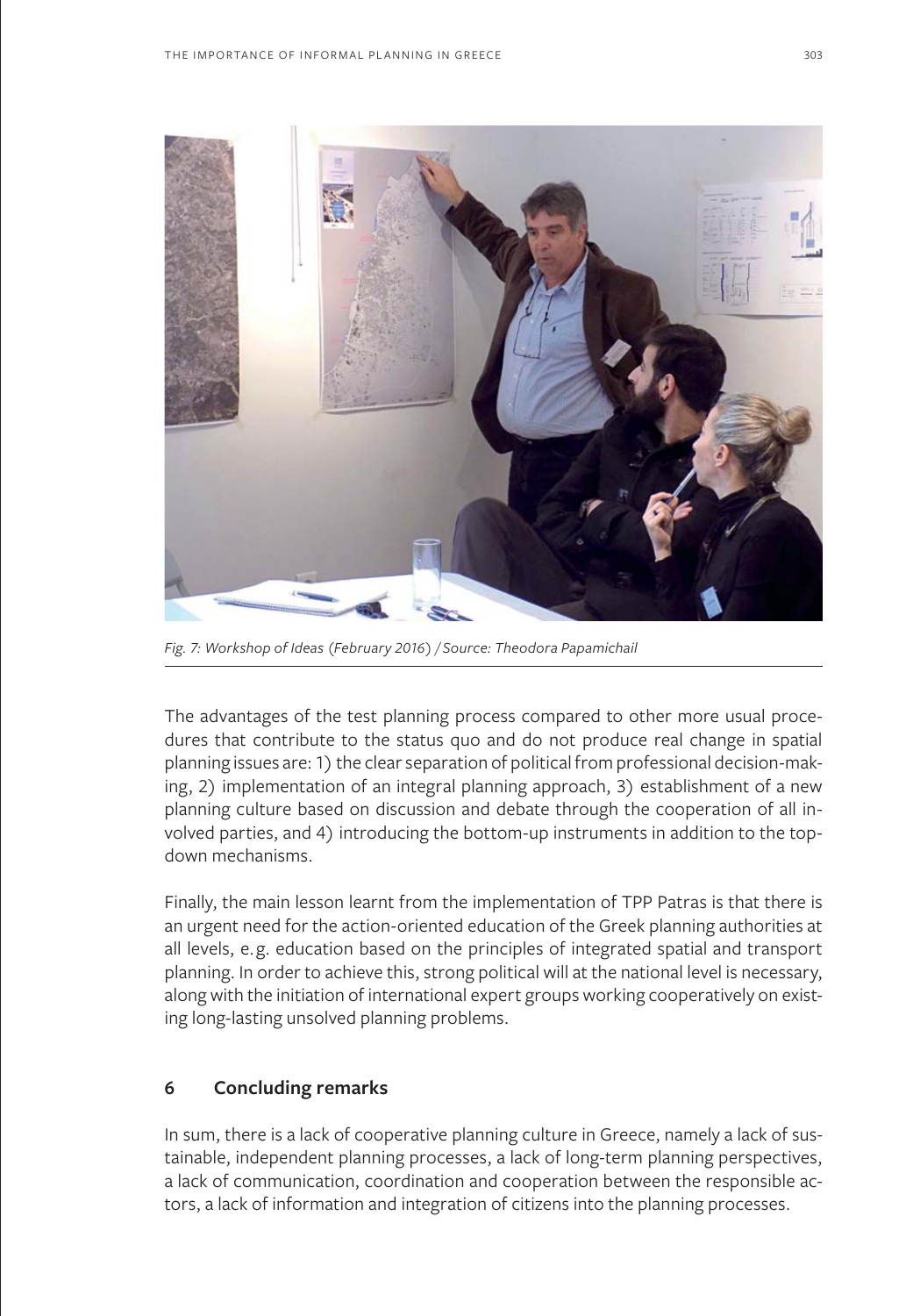The result of the non-transparent, fragmented decisions and planning processes and in general the malfunctioning systems described above, is a waste of resources: time, energy and finance (national and European). This has a serious impact on the urban and spatial development of the country: continuous greenfield development (urban sprawl, devastation of valuable landscapes, especially on the coastland for tourist purposes), a lack of urban inward development (unexploited urban potentials, abandoned brownfield areas and building stock in strategic urban areas, significant voids in the urban fabric), a lack of transport and urban hubs, a lack of sufficient functional network connections on the local, regional and European level.

Spatial and infrastructure problems, such as the long-lasting unsolved problem of the railway connection of Patras, are not only of local and regional importance. They need to be faced on local, national and also on European level. The synergies among the local, national and European planning authorities need to be improved.

The existing planning instruments are insufficient to face the long-lasting unsolved complex spatial problems in Greece. There is an urgent need for new informal planning methods suitable for complex planning tasks, like the test planning process. The application of such planning methods needs to be stimulated both with top-down policies at EU level, and with bottom-up local initiatives. In specific cases the required EU standards (e.g. standards for the railway connection of Patras Port) should be reconsidered. This new integral planning approach could liberate existing forces and as a trust-building process contribute to the solution of long lasting complex spatial problems and the creation of a new planning culture in Greece and in Europe.

#### **Literature**

- https://www.aia.gr/userfiles/675393df-ab1a-4b77-826c-f3096a3d7f12/passenger\_traffic-2017\_ December-2017\_final.pdf (January 14, 2018).
- Chroianopoulos, I.; Pagonis, T.; Koukoulas, S.; Drymoniti, S. (2010): Planning, competitiveness and sprawl in the Mediterranean city: The case of Athens. In: Cities, 27 (4), 249–259.

Company Profile (2017):

ERGOSE (2018): Projects in progess.

PPA – Piraeus Port Authority (2018): Annual Financial Report.

http://www.olp.gr/en/investor-information/annual-reports (May 15, 2018).

AIA – Athens International Airport (2018): Passenger trafic development 2017

http://www.e-ktel.com/en/company/profile (August 15, 2017).

https://www.ergose.gr/erga/erga-se-exelixi/?lang=en (January 15, 2018).

Giannakourou, G. (2011): Europeanization, Actor constellations and Spatial Policy in Greece. In: disP – The Planning Review, 47, 32–41.

Greece – Agricultural Sector (2017):

https://www.export.gov/article?id=Greece-Agricultural-Sector (May 25, 2018).

Nagy, E.; Nagy, G.; Timár, J. (2012): Transnational Comparison of National Policies and Planning Systems. Integrated Urban Development of Vital Historic Towns as Regional Centres in South East Europe. http://www.southeast-europe.net/document.cmt?id=474 (May 15, 2015).

Pantelas, G. (2015): Railway development in Athens. Presentation held at International Symposium on Rail and City Development, Athens, April 17, 2015.

Scholl, B. (2011): Die Methode der Testplanung. Exemplarische Veranschaulichung für die Auswahl und den Einsatz von Methoden in Klärungsprozessen. In: Grundriss der Raumordnung und Raumentwicklung. Hannover: Akademie für Raumforschung und Landesplanung (ARL), 330–345.